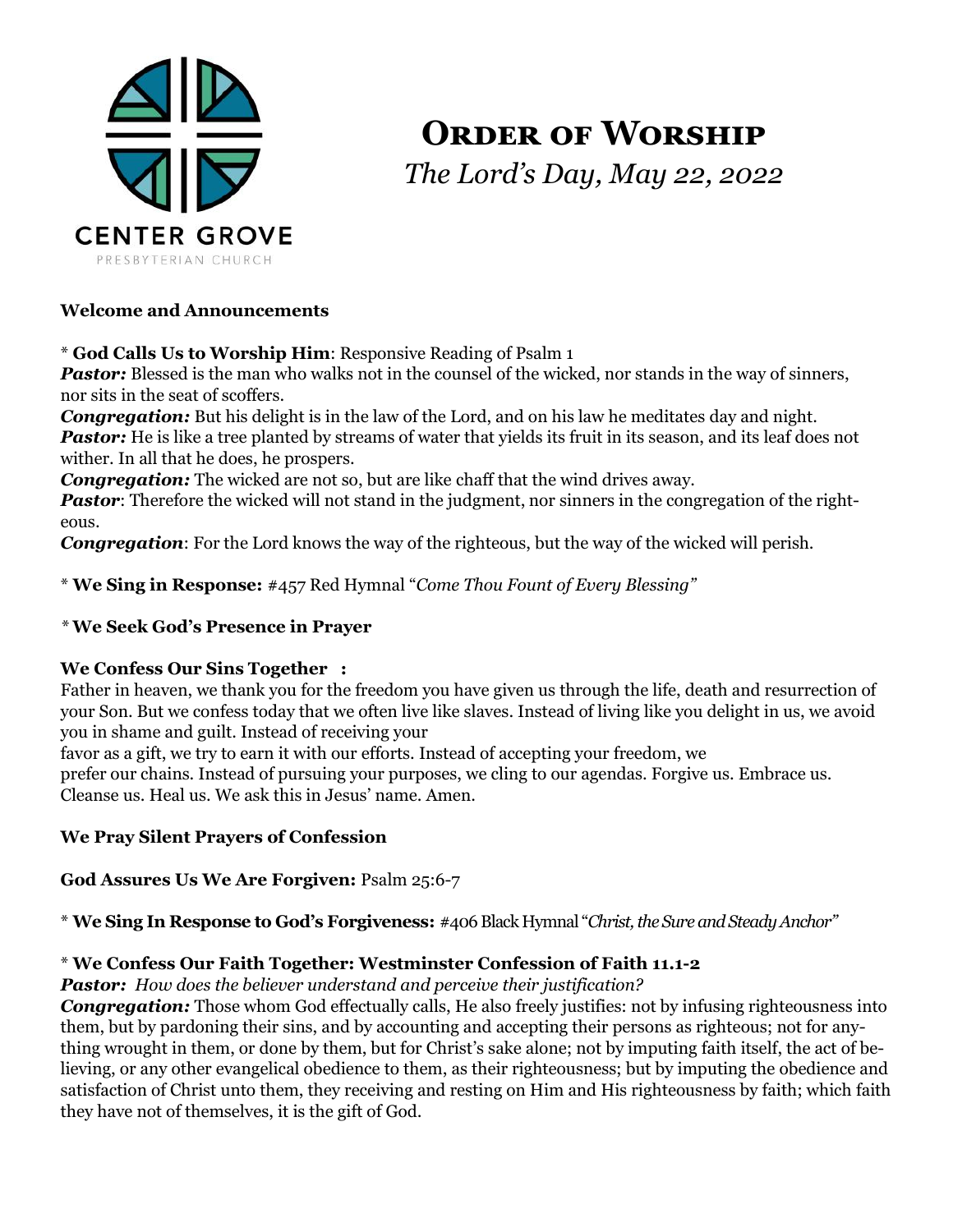#### *Pastor: How does faith then in the believer work?*

*Congregation:* Faith, thus receiving and resting on Christ and His righteousness, is the alone instrument of justification; yet is it not alone in the person justified, but is ever accompanied with all other saving graces, and is no dead faith, but works by love.

**Graduate Recognition:** Pieter Kok (SWIC), James Metcalf (Collinsville HS), Ryan Wilkinson (Edwardsville HS); Eloise Kok & Adelyn Koerkenmeier (Elementary); Clayton Crowe, Dylan Koerkenmeier, Joshua Metcalf, Matthew Swick (Kindergarten)

**Covenant Baptisms:** Garrison & Oaklyn (children of Dayton and Hope Merrell); Charlie & Owen (children of Chase and Lynzey Walker)

**We Read From God's Word:** Psalm 16

#### **We Pray For The Congregation and Community**

**We Memorize God's Word**: Colossians 1:28-29: Him we proclaim, warning everyone and teaching everyone with all wisdom, that we may present everyone mature in Christ. For this I toil, struggling with all his energy that he powerfully works within me.

#### **We Present Our Tithes & Offerings In Worship**

#### **We Worship Through the Music of Offertory**

\* **We Sing the Doxology:** #731 Red Hymnal *"Doxology"*

#### \* **We Give Thanks to the Lord**

\* **We Sing In Preparation for the Word:** #642 Red Hymnal *"Be Thou My Vision" (Children age 4 through kindergarten may be dismissed to Children's Worship)*

**Pastor Reads the Sermon Text:** Matthew 7:12-14

**Pastor Preaches God's Word:** "*The Law, Prophets, and Narrow Gate" -* Pastor Wes James

#### **We Celebrate the Lord's Supper**

**We Sing In Response to the Word:** #389 Black Hymnal "*All I Have is Christ*"

#### \* **The Lord Sends Us Out (Benediction)**